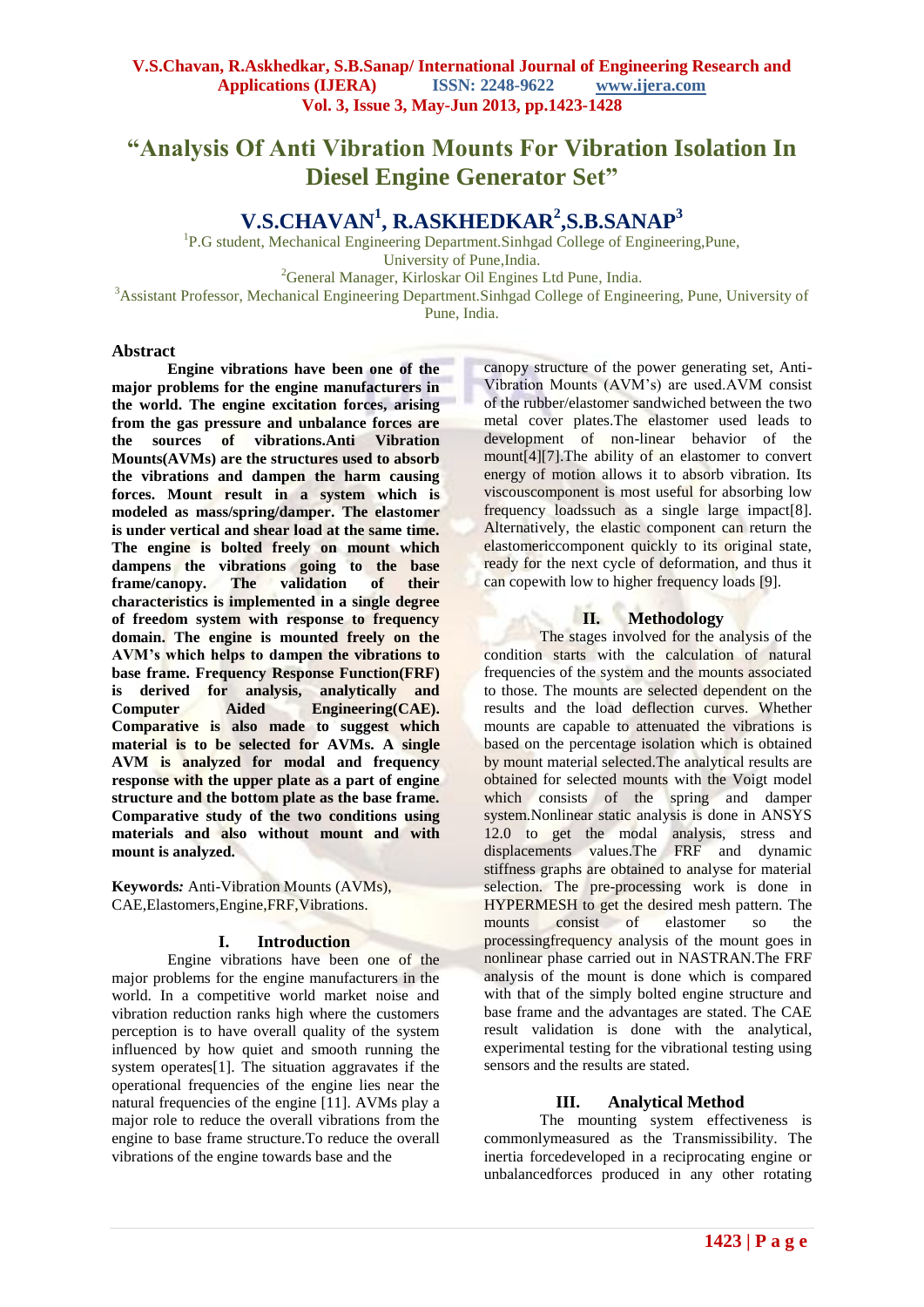machineryshould be isolated from the foundationso that the adjoining structure is not set into heavyvibrations. Transmissibility is the amount of enginevibration force which is transmitted through themounting system to the vehicle structure as apercentage. A transmissibility of 0.4 or less ofengine idle speed is necessary for a good mountingsystem. In the region of attention rather

thanreferring to the transmissibility, we use theisolation efficiency as a measure reduction ofvibration input usually as a percentage valueoccurring for a particular disturbing frequency. Table 1 shows the percentage isolation values for different damping ratio and frequency ratio for selection of mount materials.

| <b>Frequency</b> |                |          |          |          |          |          |          |          |          |  |  |
|------------------|----------------|----------|----------|----------|----------|----------|----------|----------|----------|--|--|
| ratio            | $\mathbf{0}$   | 1.5      | 2        | 2.5      | 3        | 3.5      | 4        | 4.5      | 5        |  |  |
| <b>Damping</b>   |                |          |          |          |          |          |          |          |          |  |  |
| Ratio            | % Isolation    |          |          |          |          |          |          |          |          |  |  |
| 0                | $\mathbf{0}$   | 20       | 66.66667 | 80.95238 | 87.5     | 91.11111 | 93.33333 | 94.80519 | 95.83333 |  |  |
| 0.05             | 0              | 19.68123 | 66.08183 | 80.38839 | 86.95878 | 90.58695 | 92.82233 | 94.30501 | 95.34254 |  |  |
| 0.1              | $\mathbf{0}$   | 18.78383 | 64.41383 | 78.80004 | 85.46345 | 89.17067 | 91.47462 | 93.01873 | 94.11255 |  |  |
| 0.15             | 0              | 17.45891 | 61.88188 | 76.42977 | 83.28839 | 87.16689 | 89.6195  | 91.29396 | 92.50306 |  |  |
| 0.2              | $\overline{0}$ | 15.8922  | 58.75385 | 73.53835 | 80.6904  | 84.82404 | 87.49231 | 89.3497  | 90.71523 |  |  |
| 0.3              | $\mathbf{0}$   | 12.65538 | 51.65577 | 66.98263 | 74.88871 | 79.67603 | 82.88436 | 85.18792 | 86.92559 |  |  |

**Table 1**. Percentage Isolation for different damping ratio and frequency ratio.



**Fig.1**Isolation against the Damping ratio.

The analytical calculations are done for the rubber and neoprene is done and the values obtained for those are as follows:

**Table.2** Comparison of Rubber and Neoprene parameters.

|          |                 | Damping | Natural       | Frequency |                   |
|----------|-----------------|---------|---------------|-----------|-------------------|
| Material | Stiffness(N/mm) | Ratio   | Frequency(Hz) | Ratio     | %Isolation(graph) |
|          |                 |         |               |           |                   |
| Rubber   | 693.13          | 0.03    | 18            | 2.77      | 84.813            |
|          |                 |         |               |           |                   |
| Neoprene | 722.022         | 0.05    | 10.08         | 4.63      | 95.316            |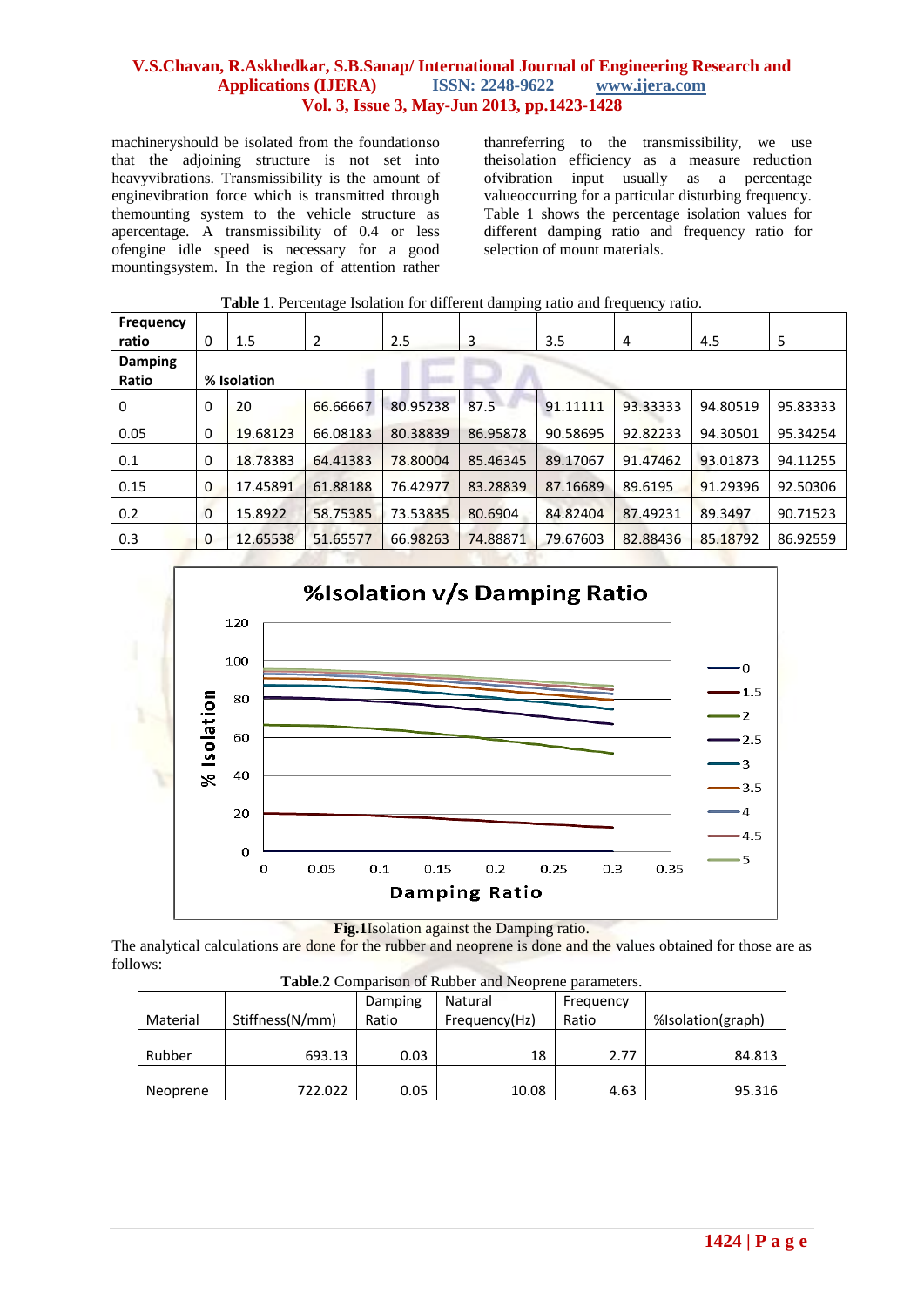The above shown Fig.1 is plotted from the values derived in the Table no.1.The transmissibility graph shows the desired isolation zone for the frequency ration higher than  $\sqrt{2}$ . From the above analytical calculations and the graphs plot from them the stiffness, damping ratio, frequency ratio and percentage isolation delivered by the rubber material is less than neoprene material which is used in the mounts.

#### **IV. Frequency Response Analysis**

The frequency response function and dynamic stiffness of engine are calculated analytically for a range of frequency (0 Hz to 100 Hz) and shown in Fig.2 and Fig.3. In case of admittance, accelerancethe rubber and neoprene where the graph are compared.



The figure shows that the dynamic stiffness is frequency dependent. The dynamic stiffness is increasing when the frequency increased after the resonance of 40 Hz. For the excitation frequency before resonance, the dynamic stiffness decreased while the excitation frequency increased.





The minimum dynamic stiffness occurred at natural frequency of the system where small applied force resulted in large deformation. Similar trend was found where the measurement on an isolator is done by resonant method. The analytical calculation is done up to 60 Hz. Minimum dynamic stiffness is found at resonant frequency and the values of dynamic stiffness increased when the frequency increases above the natural frequency. The response of the mount in case of the accelerence is calculated in Fig.4 with range of 0Hz to 60 Hz for rubber and neoprene mount. The neoprene shows the higher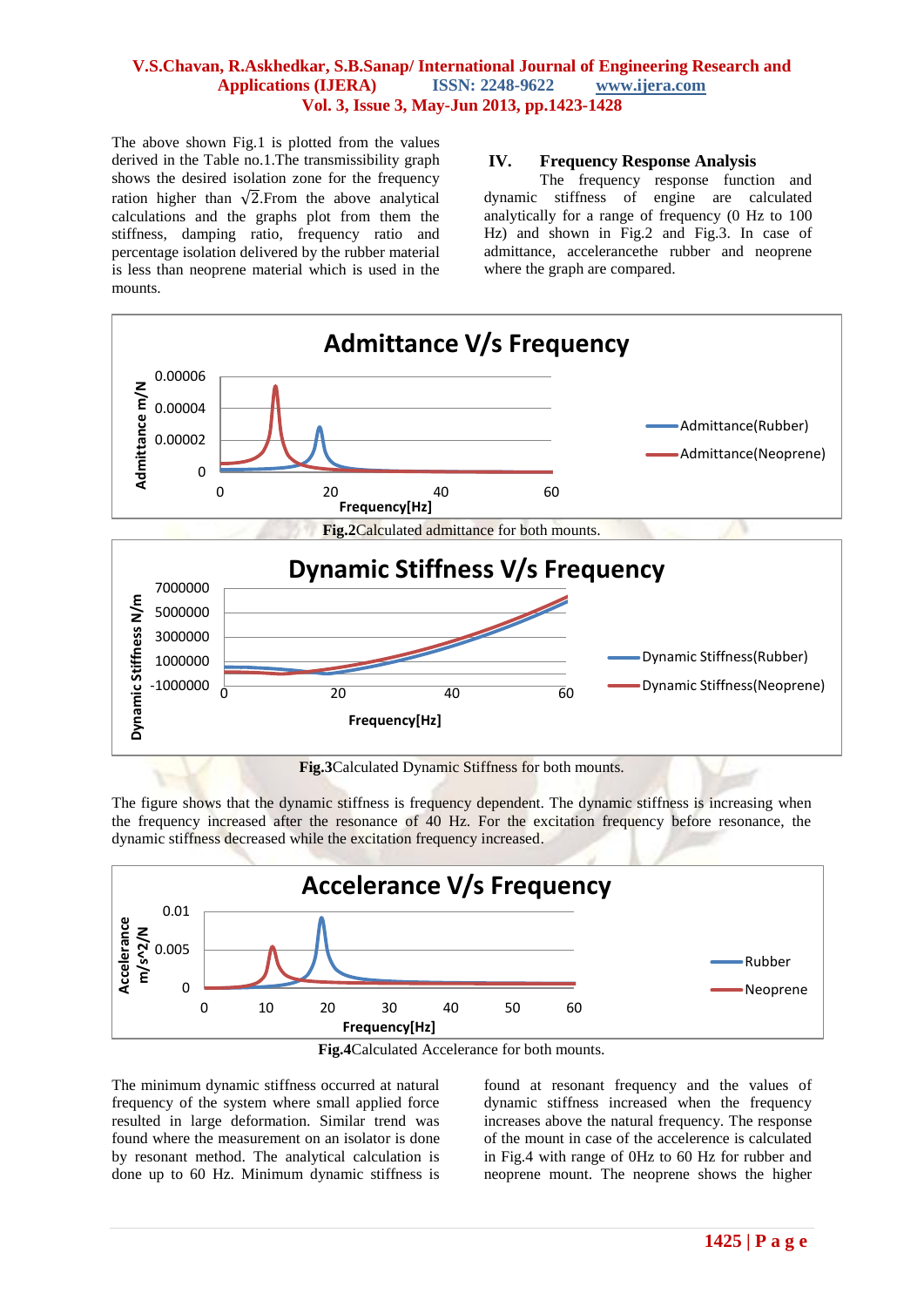response at 10Hz approximate and rubber at 18Hz, comparative rubber shows the higher acceleration response than neoprene.

## **V. CAE Results**

The CAE results are compared for frequency response where the unit load applied on the upper surface of the mount and the response obtained on the bottom plate as shown in the Fig.5 .The FRF in terms of accelerance and admittance for the mount with rubber, neoprene and without mount conditions are compared in Fig.6 and Fig.7.



**Fig.5** Meshed mount with bolt simulated on plate**.**

The peaks are basically observed where the frequency matches the natural frequency of these mounts. Fig.6 shows peak in the without mount and the rubber mount are observed near the operating condition of engine whereas that of the neoprene mount is far from it.



There the aceelerance at the bottom plate are reported with the peak for without mount conditions within the operation conditions which is basically high vibration transfer whereas for the rubber mount the peaks gets shifted to avoid the system resonance. The neoprene mount have the least level of accelerance in the operating range and also have achieved in shifting the peaks.<br>Frequency V/s Admittance

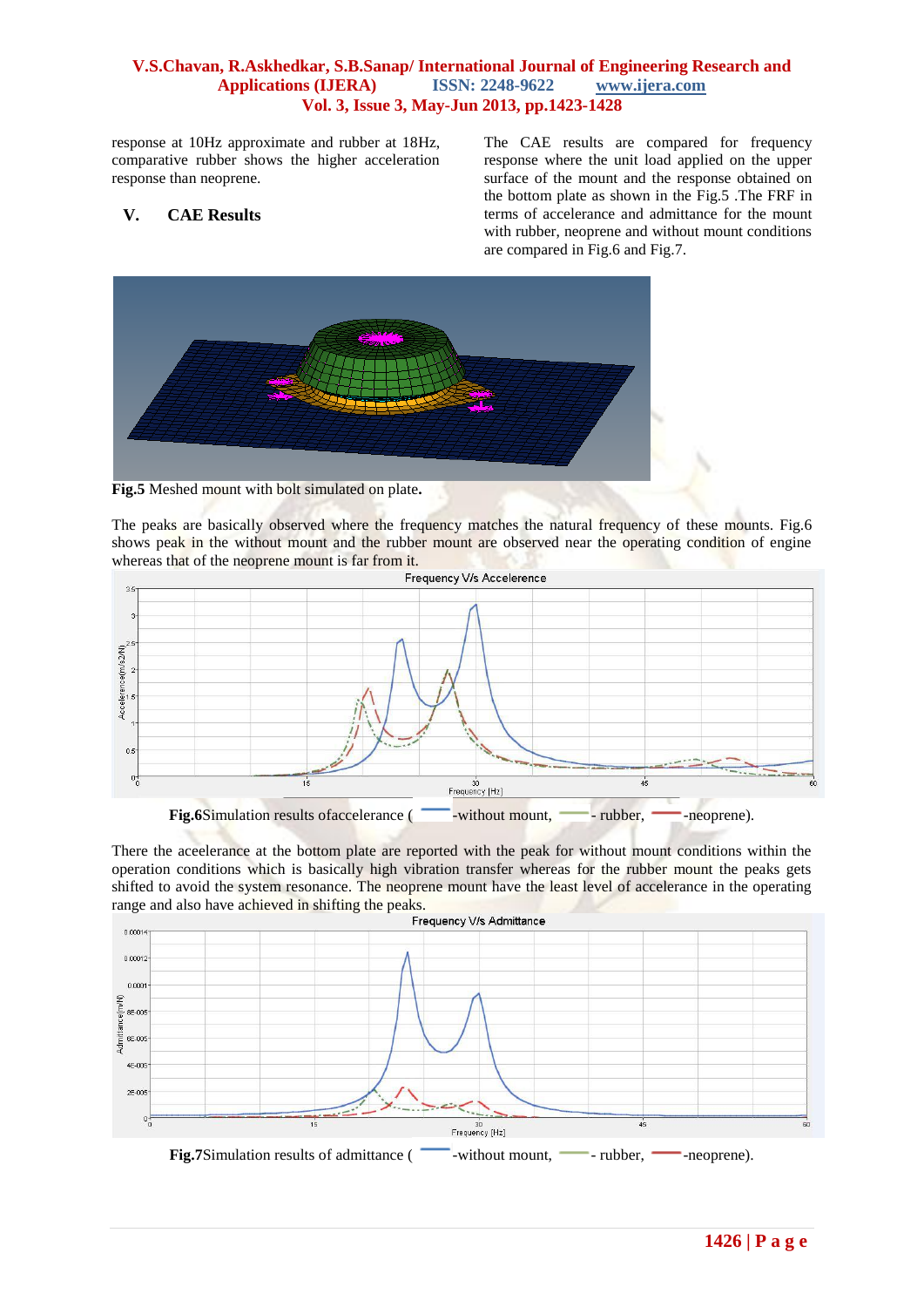The response in terms of displacement (admittance) is also shown in fig. where the plate without mount shows a higher displacement in the range 22Hz to 30Hz, compared to those with neoprene and rubber mounts. The shows comparatively the least displacement at those particular frequencies ranges.

#### **VI. Experimental Results**

The analytical and CAE results have shown that the neoprene material mounts comparatively shows the best suitable characteristics for the vibration absorbing system. Here the selected Rubber and Neoprene material mounts are tested on the actual engine and the results are shown with actual mount position shown in Fig.8where measure peak was observed at operating frequency of 25 Hz.





**Fig.9** Experimental autospectrum results at base of engine without mount condition. Fig.9 shows the autospectrum results of the engine base where the mounts are not used and the vibration levels are measured with the overall level of 35.4 mm/s which is much high as per the industrial standards.



**Fig.10** Experimental autospectrum results at base of engine below mounts (rubber mounts). Fig.10 shows the vibration levels with the rubber mount used and the overall vibrations reduced to 3.69 mm/s which is about 89.72% which fall well within the industrial standards.